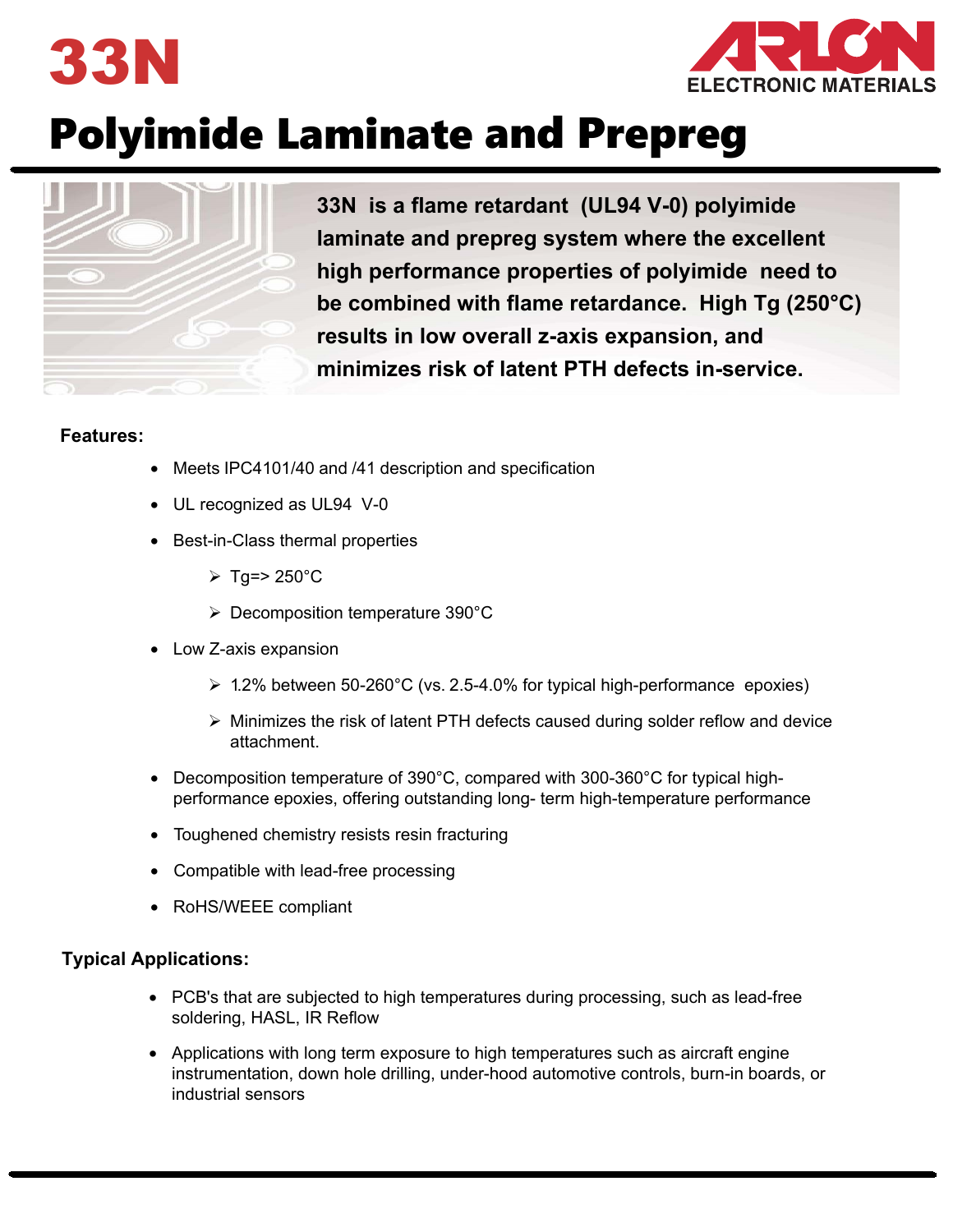

# Typical Properties:

| Multilayer ~ 50% RC<br>Multilayer ~ 50% RC<br>$M\Omega$ -cm<br>$M\Omega$ -cm<br>M <sub>2</sub><br><b>MQ</b><br>Volts/mil (kV/mm)<br>kV<br>sec<br>°C<br>°C | 4.25<br>4.1<br>0.01<br>N/A<br>$7.2 \times 10^7$<br>$4.5 \times 10^{8}$<br>$4.1 \times 10^{8}$<br>$1.6 x 10^9$<br>1290 (50.8)<br>>40<br>170<br>$>250$ |       | IPC TM-650 2.5.5.3<br>IPC TM-650 2.5.5.9<br>IPC TM-650 2.5.5.3<br>IPC TM-650 2.5.5.9<br>IPC TM-650 2.5.17.1<br>IPC TM-650 2.5.17.1<br>IPC TM-650 2.5.17.1<br>IPC TM-650 2.5.17.1<br>IPC TM-650 2.5.6.2<br>IPC TM-650 2.5.6<br>IPC TM-650 2.5.1<br>IPC TM-650 2.4.24C |
|-----------------------------------------------------------------------------------------------------------------------------------------------------------|------------------------------------------------------------------------------------------------------------------------------------------------------|-------|----------------------------------------------------------------------------------------------------------------------------------------------------------------------------------------------------------------------------------------------------------------------|
|                                                                                                                                                           |                                                                                                                                                      |       |                                                                                                                                                                                                                                                                      |
|                                                                                                                                                           |                                                                                                                                                      |       |                                                                                                                                                                                                                                                                      |
|                                                                                                                                                           |                                                                                                                                                      |       |                                                                                                                                                                                                                                                                      |
|                                                                                                                                                           |                                                                                                                                                      |       |                                                                                                                                                                                                                                                                      |
|                                                                                                                                                           |                                                                                                                                                      |       |                                                                                                                                                                                                                                                                      |
|                                                                                                                                                           |                                                                                                                                                      |       |                                                                                                                                                                                                                                                                      |
|                                                                                                                                                           |                                                                                                                                                      |       |                                                                                                                                                                                                                                                                      |
|                                                                                                                                                           |                                                                                                                                                      |       |                                                                                                                                                                                                                                                                      |
|                                                                                                                                                           |                                                                                                                                                      |       |                                                                                                                                                                                                                                                                      |
|                                                                                                                                                           |                                                                                                                                                      |       |                                                                                                                                                                                                                                                                      |
|                                                                                                                                                           |                                                                                                                                                      |       |                                                                                                                                                                                                                                                                      |
|                                                                                                                                                           |                                                                                                                                                      |       |                                                                                                                                                                                                                                                                      |
|                                                                                                                                                           |                                                                                                                                                      |       |                                                                                                                                                                                                                                                                      |
|                                                                                                                                                           |                                                                                                                                                      |       |                                                                                                                                                                                                                                                                      |
|                                                                                                                                                           |                                                                                                                                                      |       |                                                                                                                                                                                                                                                                      |
|                                                                                                                                                           |                                                                                                                                                      |       |                                                                                                                                                                                                                                                                      |
|                                                                                                                                                           |                                                                                                                                                      |       |                                                                                                                                                                                                                                                                      |
|                                                                                                                                                           |                                                                                                                                                      |       |                                                                                                                                                                                                                                                                      |
|                                                                                                                                                           |                                                                                                                                                      | N/A   | IPC TM-650 2.4.25D                                                                                                                                                                                                                                                   |
|                                                                                                                                                           |                                                                                                                                                      |       |                                                                                                                                                                                                                                                                      |
| °C                                                                                                                                                        | 353                                                                                                                                                  |       | IPC TM-650 2.4.24.6                                                                                                                                                                                                                                                  |
| °C                                                                                                                                                        | 389                                                                                                                                                  |       | IPC TM-650 2.4.24.6                                                                                                                                                                                                                                                  |
| min                                                                                                                                                       | >60                                                                                                                                                  |       | IPC TM-650 2.4.24.1                                                                                                                                                                                                                                                  |
| min                                                                                                                                                       | 23                                                                                                                                                   |       | IPC TM-650 2.4.24.1                                                                                                                                                                                                                                                  |
| min                                                                                                                                                       | 8                                                                                                                                                    |       | IPC TM-650 2.4.24.1                                                                                                                                                                                                                                                  |
| ppm/°C                                                                                                                                                    | 16                                                                                                                                                   |       | IPC TM-650 2.4.41                                                                                                                                                                                                                                                    |
|                                                                                                                                                           |                                                                                                                                                      |       |                                                                                                                                                                                                                                                                      |
|                                                                                                                                                           |                                                                                                                                                      |       | IPC TM-650 2.4.24C                                                                                                                                                                                                                                                   |
|                                                                                                                                                           |                                                                                                                                                      |       | IPC TM-650 2.4.24C                                                                                                                                                                                                                                                   |
| %                                                                                                                                                         |                                                                                                                                                      |       | IPC TM-650 2.4.24C                                                                                                                                                                                                                                                   |
|                                                                                                                                                           |                                                                                                                                                      |       |                                                                                                                                                                                                                                                                      |
|                                                                                                                                                           |                                                                                                                                                      |       |                                                                                                                                                                                                                                                                      |
|                                                                                                                                                           |                                                                                                                                                      |       |                                                                                                                                                                                                                                                                      |
|                                                                                                                                                           |                                                                                                                                                      |       | IPC TM-650 2.4.8C                                                                                                                                                                                                                                                    |
|                                                                                                                                                           |                                                                                                                                                      |       | IPC TM-650 2.4.8.2A                                                                                                                                                                                                                                                  |
|                                                                                                                                                           |                                                                                                                                                      |       | IPC TM-650 2.4.8C                                                                                                                                                                                                                                                    |
|                                                                                                                                                           |                                                                                                                                                      |       | ASTM E111                                                                                                                                                                                                                                                            |
|                                                                                                                                                           |                                                                                                                                                      |       | <b>ASTM E13204</b>                                                                                                                                                                                                                                                   |
|                                                                                                                                                           |                                                                                                                                                      |       |                                                                                                                                                                                                                                                                      |
|                                                                                                                                                           |                                                                                                                                                      |       |                                                                                                                                                                                                                                                                      |
|                                                                                                                                                           |                                                                                                                                                      |       | IPC TM-650 2.6.2.1A                                                                                                                                                                                                                                                  |
|                                                                                                                                                           |                                                                                                                                                      |       | ASTM D792 Method A                                                                                                                                                                                                                                                   |
|                                                                                                                                                           |                                                                                                                                                      |       | <b>ASTM E1461</b>                                                                                                                                                                                                                                                    |
|                                                                                                                                                           |                                                                                                                                                      |       |                                                                                                                                                                                                                                                                      |
|                                                                                                                                                           | ppm/°C<br>ppm/°C<br>lb./in (N/mm)<br>lb./in (N/mm)<br>lb./in (N/mm)<br>Mpsi (GPa)<br>$\%$                                                            | g/cm3 | 53<br>164<br>1.2<br>7.2(1.2)<br>7.2(1.2)<br>7.5(1.3)<br>3.2<br>0.15<br>0.21<br>1.6<br>W/mK<br>0.2                                                                                                                                                                    |

: are typ аі ргореп Arlon reserves the right to change or update these values.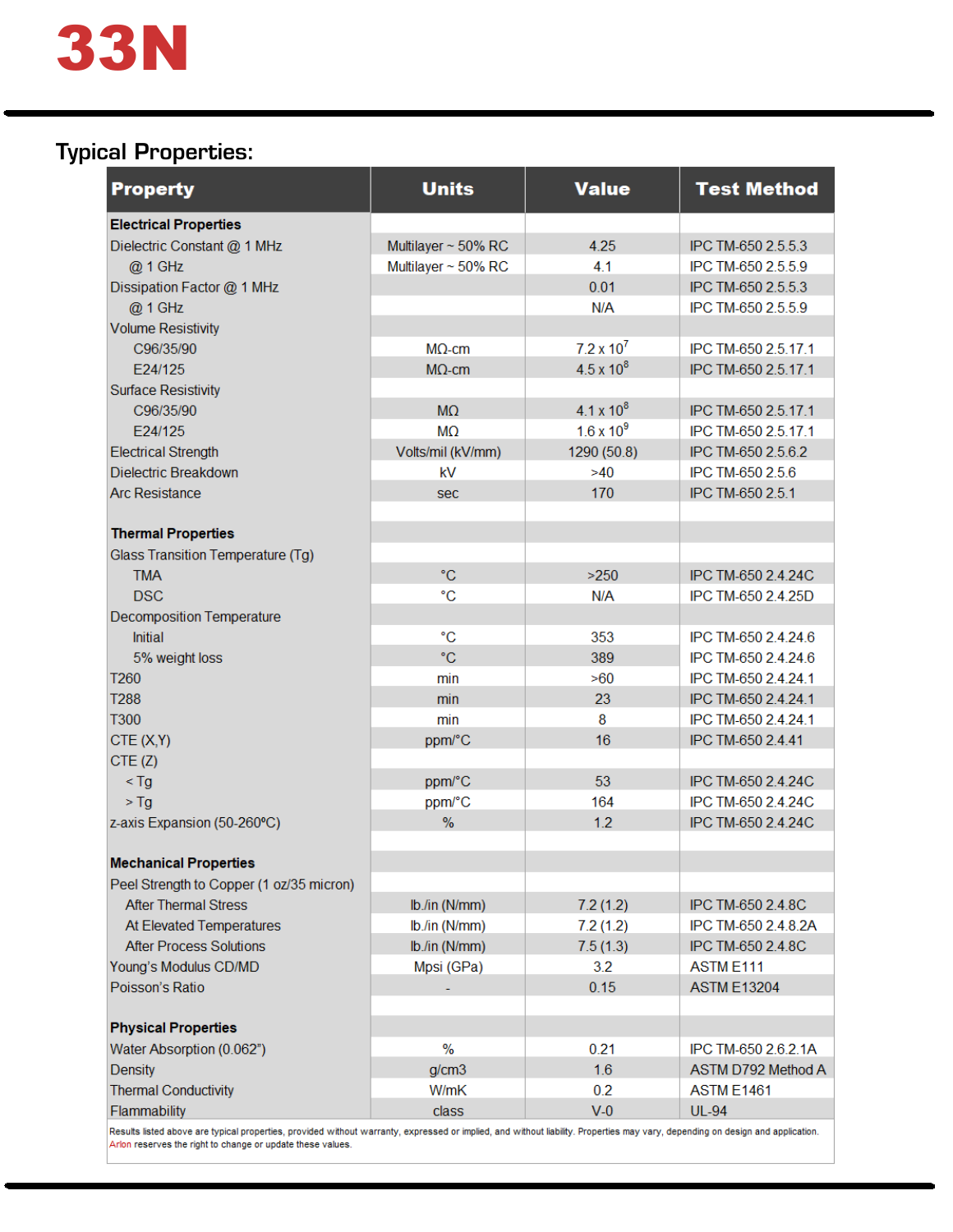

# Availability:

| <b>Arlon</b><br><b>Part Number</b> | <b>Glass Style</b> | $Resin (\% )$ | <b>Scaled Flow</b><br><b>Hf (mils)</b> | <b>Scaled Flow</b><br>$\Delta$ H (mils) |
|------------------------------------|--------------------|---------------|----------------------------------------|-----------------------------------------|
| 33N0672                            | 106                | 72            | $1.9 \pm 0.3$                          | $0.55 \pm 0.20$                         |
| 33N8063                            | 1080               | 63            | $2.6 \pm 0.3$                          | $0.55 \pm 0.20$                         |
| 33N2355                            | 2313               | 55            | $3.6 \pm 0.3$                          | $0.55 \pm 0.20$                         |
| 33N2650                            | 2116               | 50            | $4.3 \pm 0.3$                          | $0.55 \pm 0.20$                         |
| 33N2840                            | 7628               | 40            | $6.8 \pm 0.3$                          | $0.55 \pm 0.20$                         |

# **Recommended Process Conditions:**

Process inner-layers through develop, etch, and strip using standard industry practices. Use brown oxide on inner layers. Adjust dwell time in the oxide bath to ensure uniform coating. Bake inner layers in a rack for 60 minutes at 107°C - 121°C (225°F - 250°F) immediately prior to lay-up. Vacuum desiccate the prepreg for 8 - 12 hours prior to lamination.

Lamination Cycle:

1) Pre-vacuum for  $30$  - 45 minutes

2) Control the heat rise to 4.5°C - 6.5°C (8°F - 12°F) per minute between 100°C and150°C (210°F and 300°F).  $6.65$  $12<sup>c</sup>$  $\overline{p}$  $n^{\circ}$  $n \cdot \sigma$ 

| <b>Panel Size</b> |           | <b>Pressure</b> |        |  |
|-------------------|-----------|-----------------|--------|--|
| In.               | mm        | DSI             | kg/cm2 |  |
| $12 \times 18$    | 305 x 457 | 275             | 19     |  |
| 16x18             | 406 x 457 | 350             | 25     |  |
| $18 \times 24$    | 457 x 610 | 400             | 28     |  |

3) Set cure temperature at 213˚C (415˚F). Start cycle timer when product temperature reaches 210˚C (410˚F)

4) Cure time at temperature = 90 minutes

NOTE: For sequential lamination use 60 minutes for the first lamination and 90 minutes for the final

5) Cool down under pressure at ≤ 6°C/min (12°F/min)

Drill at 350 SFM. Undercut bits are recommended for vias 0.0 18" (0.45mm) and smaller

De-smear using alkaline permanganate or plasma with settings appropriate for polyimide;

plasma is preferred for positive etchback

Conventional plating processes are compatible with 33N

Standard profiling parameters may be used; chip breaker style router bits are not

recommended Bake for 1 - 2 hours at 250°F (121°C) prior to solder to reflow of HASL